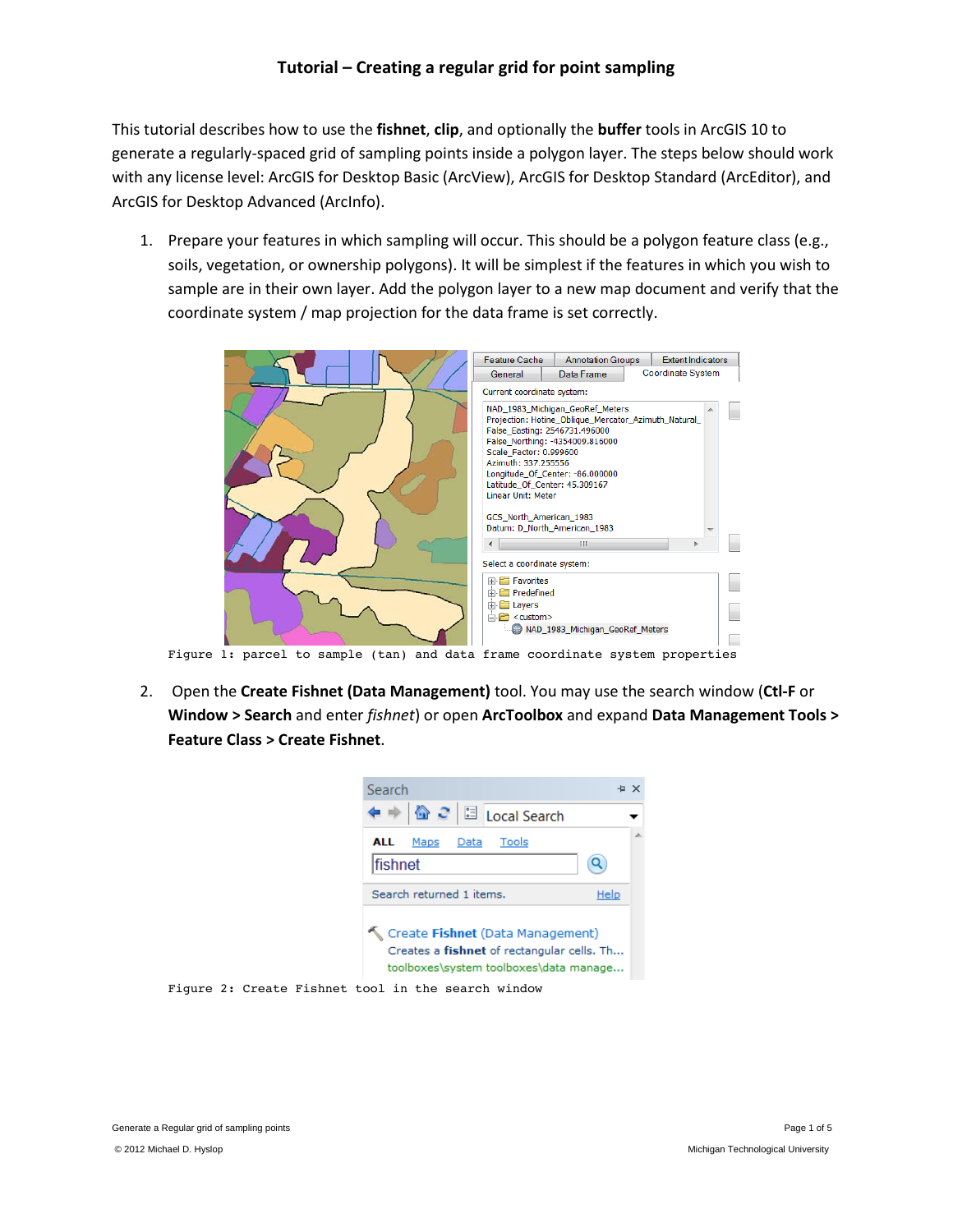- 3. Set the output feature class (shapefile or geodatabase feature class) and set the **Template Extent** to **Same as layer** <your polygon layer created in step 1>, i.e., if your layer in step 1 was a feature class named "parcel", you would set the Template Extent to **Same as layer parcel**.
- 4. Enter the desired point spacing in **Cell Size Width** and **Cell Size Height**. These values should be in the units your layer's projection uses (probably meters). 20 meters is about a chain, so to use 2 chain spacing you would enter 40 for both the **Cell Size Width** and **Cell Size Height** values. If using set a cell size, enter 0 for both the number of rows and columns (these will be determined automatically). You can also choose the number of rows and columns desired and the point spacing will be set automatically, though for most sampling it's simpler to adjust the distance.
- 5. Ensure **Create Label Points (optional)** is checked and set the **Geometry Type (optional)** to **Polygon**. Click **OK** to generate the lattice point labels and polygons.

| Create Fishnet                                       |                   | $\Sigma$<br>$\boxed{\square}$<br>$\qquad \qquad \qquad \qquad$ |   |             |           |              |               |        |        |        |        |   |        |    |                  |        |        |
|------------------------------------------------------|-------------------|----------------------------------------------------------------|---|-------------|-----------|--------------|---------------|--------|--------|--------|--------|---|--------|----|------------------|--------|--------|
| <b>Output Feature Class</b>                          |                   |                                                                | ۸ |             |           |              |               |        |        |        |        |   |        |    |                  |        |        |
| F:\sampling\SampleTools\Scratch\Scratch.gdb\sampling |                   | 户                                                              |   |             |           |              |               |        |        |        |        |   |        |    |                  |        |        |
| <b>Template Extent (optional)</b>                    |                   |                                                                |   |             |           |              |               |        |        |        |        |   |        |    |                  |        |        |
|                                                      |                   | B                                                              |   |             |           |              |               |        |        |        |        |   |        |    |                  |        |        |
| Same as layer parcel                                 |                   | ▼                                                              |   |             |           |              |               |        |        |        |        |   |        |    |                  |        |        |
|                                                      | Top               |                                                                |   |             |           |              |               |        |        |        |        |   |        |    |                  |        |        |
|                                                      | 732250.562500     |                                                                |   | ۵<br>۰      | ٠         | ٠            | ٠             |        |        |        |        |   |        | ۰  |                  | ٠      | ٠      |
| Left                                                 |                   | Right                                                          |   | ٠<br>ö      | ٠<br>٠    | ٠            | ٠             | ۰<br>۵ |        | ۵      |        |   | ö      | ۰  | ٠                | ٠      | ٠      |
| 305017.437500                                        |                   | 306041.937500                                                  |   | ٠<br>۵      | ٠<br>۵    | ٠<br>٠       |               | ٠<br>۵ | ٠<br>۵ | ۰      | ۰      |   | ÷      | ٠  | ٠<br>۰           | ٠      |        |
|                                                      | <b>Bottom</b>     |                                                                |   | ш           |           | n            |               |        |        |        |        |   |        | ۰  | ٠<br>۰           | a      | ٠      |
|                                                      | 731009.750000     | Clear                                                          |   | ۵<br>۰      | ۵<br>۰    | ٠<br>۵       |               |        |        |        |        |   |        |    | c<br>٠           | ۰.     | L٥     |
| <b>Fishnet Origin Coordinate</b>                     |                   |                                                                |   | ۵<br>٠      | ٠<br>٠    | ٠<br>Æ<br>n  | т             |        |        |        | o      |   |        | r. | ٠<br>۵           | ٠      | о      |
| X Coordinate                                         |                   | Y Coordinate                                                   |   | ö<br>ъ      | ٠<br>٠    | ۰<br>۵<br>е  | ۵             | ۰<br>n | ٠<br>۰ | ۰<br>٠ | ۰<br>۰ | ۵ |        | ۰  | ٠<br>٠           | ٠      | ۰      |
|                                                      | 305017.4375000037 | 731009.7500000037                                              |   | ٠<br>٠      | u.<br>٠   | ٠<br>٠<br>٠  | ٠             |        | ۵      | ۰      | ۰      |   |        | ۵  | ۰<br>۵           | ٠      | ۵      |
| Y-Axis Coordinate                                    |                   |                                                                |   | ٠<br>۵      | ٠<br>Æ    | ۵<br>٠<br>٠  | ۰             |        |        |        | ٥      |   |        | ö  | ۵<br>٠           | ٠      | ٠      |
| X Coordinate                                         |                   | Y Coordinate                                                   |   | ٠<br>٠      | ٠<br>٥    | ٠<br>۰<br>٠  | ۵<br>۰        | ٠<br>٥ | ٠<br>۰ | ۰<br>٥ |        |   |        | n  | ٠<br>٠           | ٠      | ۰      |
|                                                      | 305017.4375000037 | 731019.7500000037                                              |   | ٠<br>٠      | o<br>٠    | b.<br>٠<br>n | l o<br>٠      | ٠<br>٠ | ٠<br>٠ | ۰      |        |   |        | ٠  | ٠<br>٠           | ٠      | ٠      |
| Cell Size Width                                      |                   |                                                                |   | ۵           | ٠<br>۵    | ٠<br>٠       | ٠<br>м<br>n   | ٠<br>٠ | ٠<br>۰ | ю      |        |   |        | ۵  | ٠<br>۵           | ۵      | ٠      |
|                                                      |                   | 40                                                             |   | ٠           | ٠<br>۵    | ۵<br>٠       | ٠<br>٠        | ٠<br>۰ | ۵      |        |        |   |        |    | ۰                | ٠      | ٠      |
| Cell Size Height                                     |                   |                                                                |   | ٠<br>ь      |           |              |               | ٠      | ٠      |        |        |   | 6<br>۰ | ۵  | ۵<br>٠           | ٠      | ٠      |
|                                                      |                   | 40                                                             |   |             |           |              |               |        |        |        | ٠      |   | ۰<br>٠ | ٠  | ٠<br>٠           | ٠      | ٠      |
| Number of Rows                                       |                   |                                                                |   |             |           |              |               |        |        |        | ۰      | ۰ | ۰<br>۵ | ۵  | ۵<br>۰           | ٠      | ٠      |
|                                                      |                   | $\bf{0}$                                                       |   |             |           |              |               |        |        |        |        |   |        |    | ٥                | ۰      | ۵      |
| Number of Columns                                    |                   |                                                                |   | ۵<br>۰<br>٠ | ٠         | ٠<br>٠<br>۰  | ٠<br>٠        | ۵<br>٠ | ۵      |        | n      | ۰ | ۰<br>۰ | ۰  | п<br>п<br>٠<br>٠ | ٠<br>٠ | ٠<br>٠ |
|                                                      |                   | $\bf{0}$                                                       |   | o<br>۵      | ۰<br>٠    | ٠<br>٠<br>Δ  | ٠<br>٠        | ۰<br>٠ | ٠      |        | ۵      | ۰ | ۰<br>۵ | ۰  | ٠<br>٠           | ۰      | ٠      |
| Opposite corner of Fishnet (optional)                |                   |                                                                |   | ۹.<br>٥     | ٠<br>٠    | ٠<br>٠<br>٠  | 6<br><b>O</b> | ٠<br>۰ | r      |        |        |   |        | ۵  | ۰<br>۰           | ٠      | ٠      |
| X Coordinate                                         |                   | Y Coordinate                                                   |   | ٠           | ۵<br>о    | ۵<br>۵       |               |        |        |        |        |   |        | п  | ۰<br>۵           | ٠      | ٠      |
|                                                      | 306041.9375000037 | 732250.5625000037                                              |   | ò<br>٠      | ٠<br>а    | ٠<br>٠       |               |        |        |        | ۰      | ۰ | ۰<br>۰ | ٠  | ۰<br>٠           | ٠      | ٠      |
| Create Label Points (optional)                       |                   |                                                                |   | cī<br>п     | rт<br>r i |              |               |        |        | ъ<br>۰ | ۰<br>۰ | ۰ | ۰<br>۰ | ۰  | ٠<br>٠           | ٠      | ٠      |
|                                                      |                   |                                                                |   | ۵<br>۵      | ۵         | ۵<br>۵       |               |        |        |        | ۰<br>۰ | ۰ |        |    |                  |        |        |
| Geometry Type (optional)                             |                   |                                                                |   | ۵<br>л      | ۵<br>۰    | ۰<br>۰       |               |        |        |        |        |   |        |    | ٥                | ۰      | ٠      |
| <b>POLYGON</b>                                       |                   | $\overline{\phantom{a}}$                                       |   | ٠<br>۵      | ۵<br>٠    | ٥<br>٠<br>٠  | ٠<br>٠        | ٠<br>٠ |        |        |        |   |        |    |                  |        |        |
|                                                      |                   |                                                                |   | ٠<br>۵      | ٠<br>٠    | ٠<br>٠<br>٠  | ٠<br>٠        | ٠<br>٠ | ٠      |        |        |   |        |    |                  |        |        |
|                                                      |                   |                                                                |   | ۵<br>۵      | ۵<br>۰    | ۵<br>۰<br>۰  | ۰<br>٥        | ۰      | ٠<br>σ | ъ      | ٥      |   |        |    |                  |        |        |
| OK                                                   | Cancel            | Show Help >><br>Environments                                   |   | ۵<br>۵      | n<br>۵    | ٥<br>۵<br>n  | m             |        |        |        | ٥<br>۰ | o |        |    |                  |        |        |
|                                                      |                   |                                                                |   | ٠<br>٠      | ۵<br>۵    | ٠<br>۵<br>۰  | ۵<br>۵        | ۵<br>m |        |        | ٥<br>۵ | ٠ | ٠<br>o | ъ. | ю                | ٠      | ٠      |

Figure 3: Create Fishnet tool options and output results (polygons and points)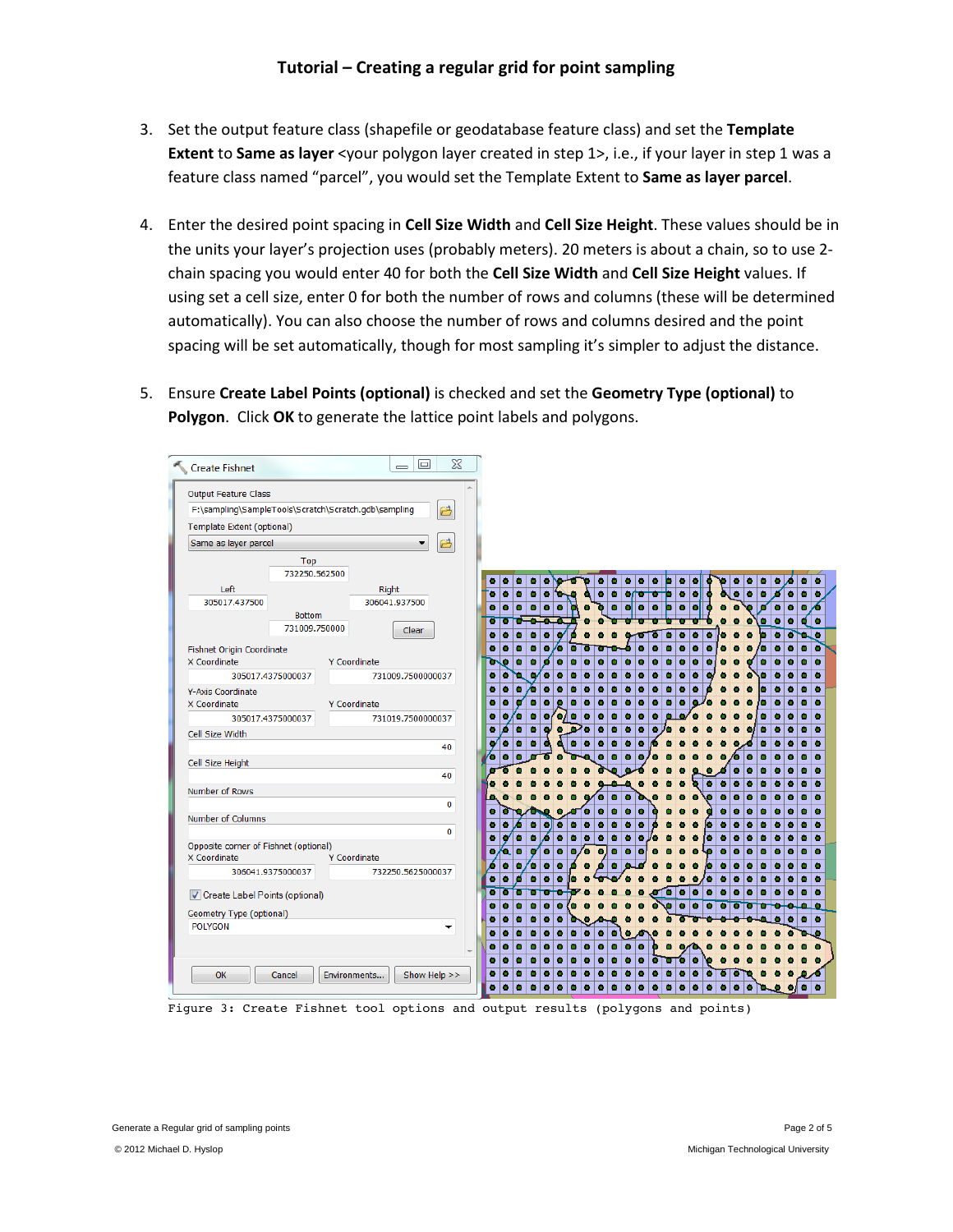6. The new layers will be added to your map. Turn off the polygon layer and open the Clip (Analysis) tool (use the Search window or open **ArcToolbox** and expand **Analysis Tools > Extract > Clip**). Set your lattice points (labels) as **Input Features** and the layer you are sampling in (from step 1) as the **Clip Features**. Choose an **Output Features** layer and click OK to clip your points. This step is necessary because a lattice is always square (or rectangular) and unless the area you are sampling in is also square or rectangular, the lattice extent will be partially outside its polygons.



Figure 4: Clip results. Note many sampling locations appear near or on the parcel border.

7. Optional step: if you wish to keep your sampling points a set distance away from the boundaries of your parcel, use the **Buffer** tool (**Analysis Tools > Proximity > Buffer**) and generate an "inside buffer" in your sampling area. Your area to be sampled will be the **Input Features**, choose a new shapefile or feature class as the **Output Features**, and use a *negative value* as the buffer **Distance** value. A value of -20 meters would keep the sample points a chain away from the parcel boundaries. Use the output from this step as the **Clip Features** in step 6.



Figure 5: Buffer tool in the ArcToolbox window and clip results using a 20 meter inside buffer (green). Note no sampling points are within a chain of the parcel's border.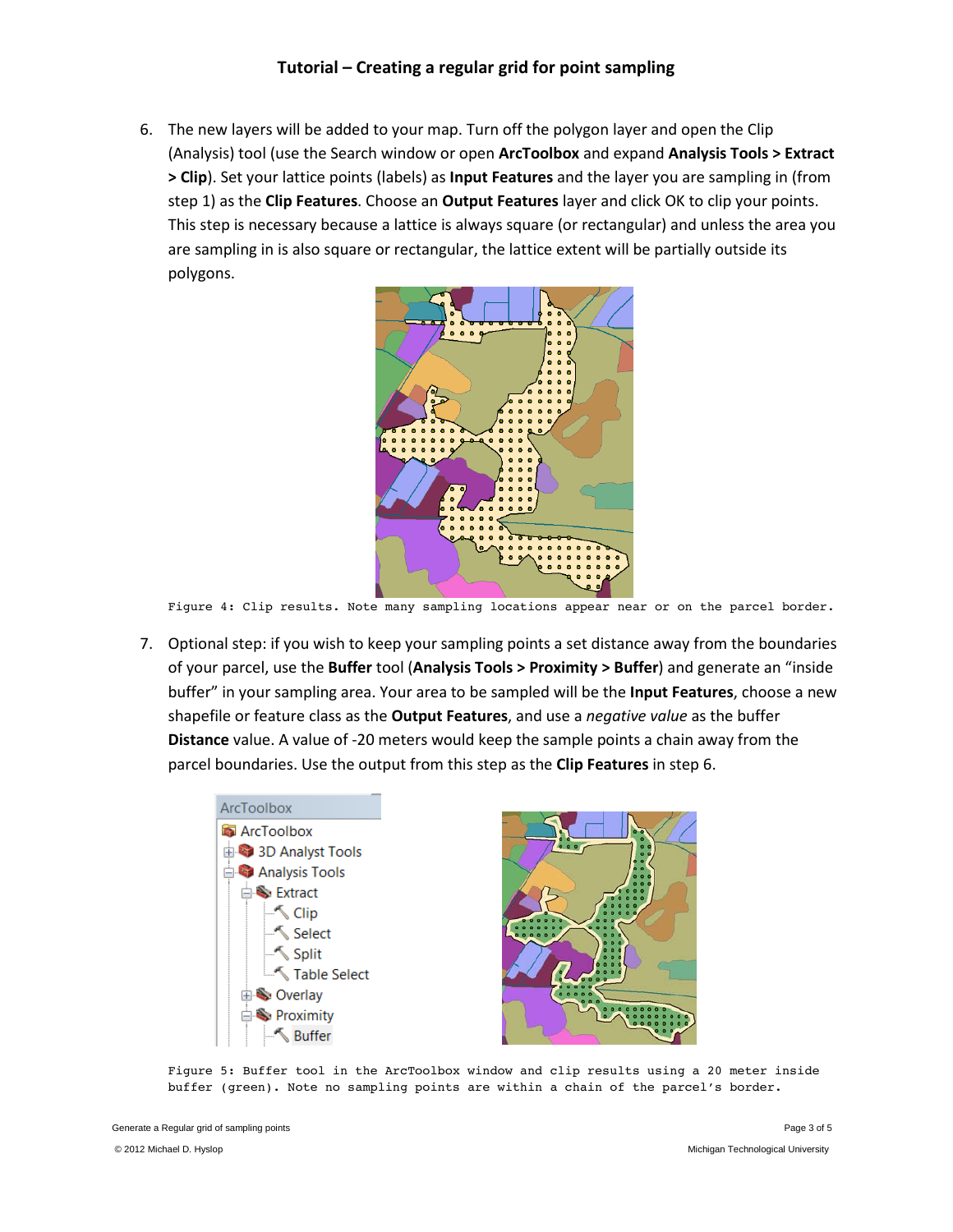## **Tutorial – Creating a regular grid for point sampling**

8. Generating sampling points is an iterative process. You will likely need to repeat the steps above to increase (or decrease) the point spacing. Adjustments will differ depending on the acreage you are sampling, the shape of the parcel(s), and any buffers you may use to avoid the edges of the parcel. The 40 meter (2 chain) spacing used in the example above produced 138 sampling locations in a 36 Ha (88 acre) area, about four times what is suggested by the "16 points per 40" rule of thumb for overstory sampling. An 80-meter spacing (about 4 chains) yielded 38 sampling points, as shown below.



Figure 6: Results of 80-meter point spacing grid.

9. Once you are satisfied with the number and arrangement of your sampling points, the last step is to generate a unique identifier for each point, but first you will need to create an empty field to hold this information. Open the attribute table for your point shapefile. Click the **Table Options** button (top left) and choose **Add Field**. Name it something useful (e.g., "ID", "UID", or "Name") and choose a field **Type**. If you simply wish to number the points use a *Short Integer* field. If you want to include something more descriptive such as text and numbers in the field, choose a *Text* field and set the length to an appropriate value.



Figure 7: Add a field to a table.